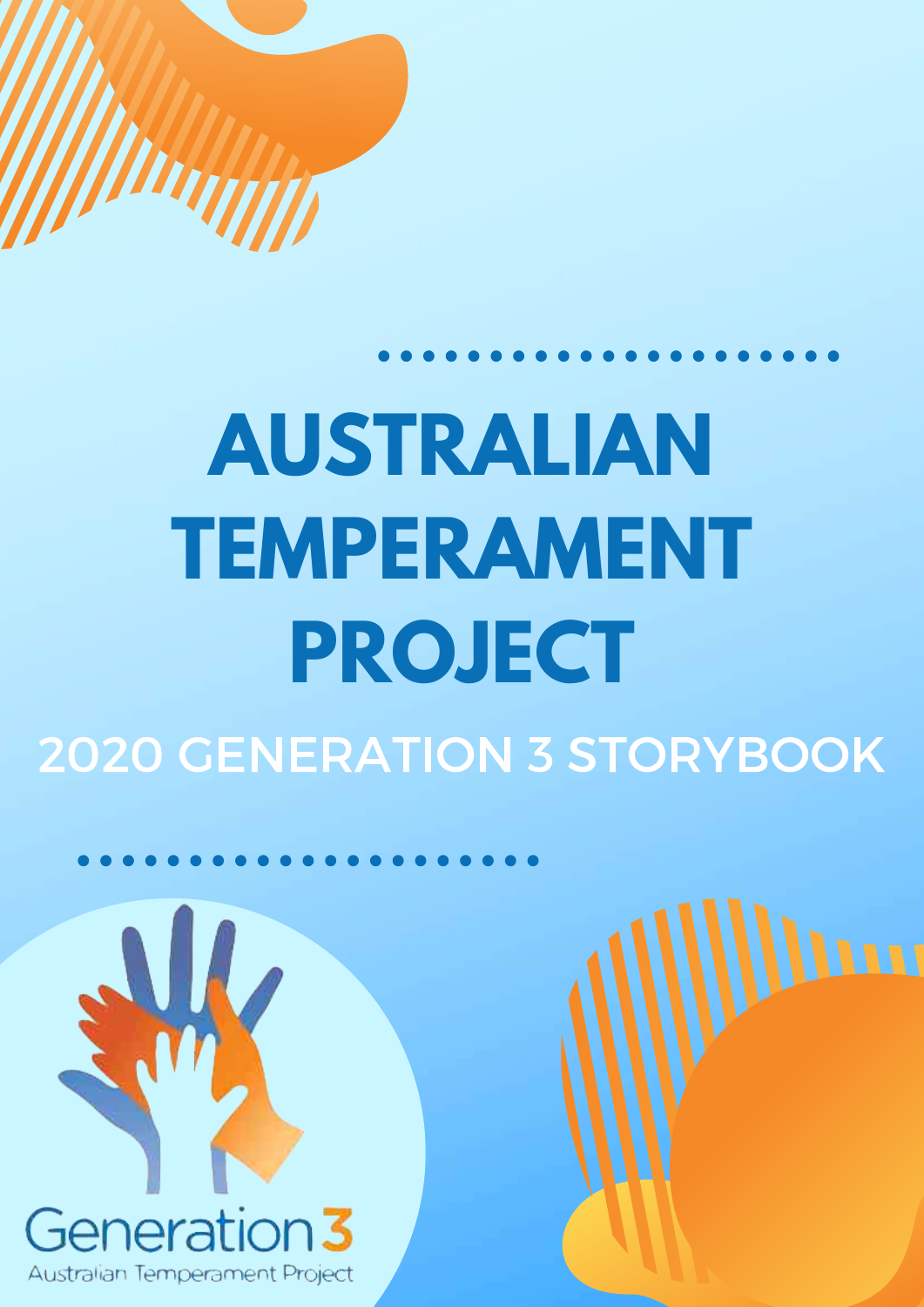#### Summary of the ATP

The ATP began in 1983 when more than 2000 parents attending Infant Welfare Centres throughout Victoria were invited to complete a survey about their infant's health and development. Since then, parents (Generation 1) and their children (Generation 2) have been followed for over 37 years, from infancy to adulthood, making the ATP one of the longest running studies of social and emotional development in Australia.

#### **Generation 3**

Since 2012, over 1000 offspring have been recruited into the ATP Generation 3 study, making it one of only a handful of multigenerational studies in the world. So far, Generation 3 offspring have been followed in pregnancy, across the first year of life and in toddlerhood, with plans for further follow-up in middle childhood.

The ATP Generation 3 Study has been funded by National Health and Medical Research and Australian Research Council grants awarded through the Centre for



**Prof Craig Olsson Scientific Director, ATP Generation 3 Study (from 2009)**

. . . . . . . . . . . .

**Prof Ann Sanson Founding Director, Australian Temperament Project (from 1988)**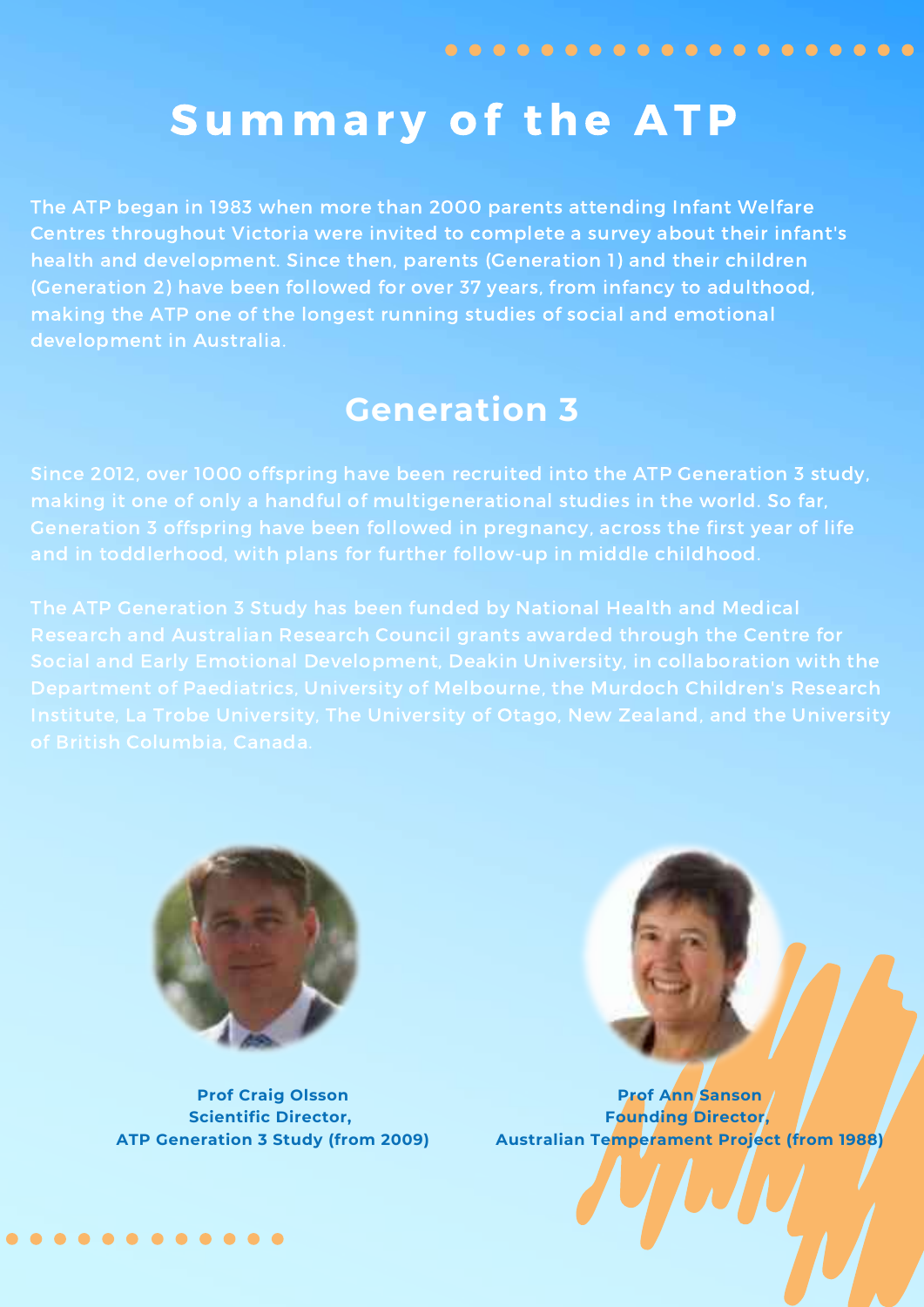## **GENERATION 3 TEAM MEET THE**



**Sophie Barker Project Manager**



**Dr Chris Greenwood Data Manager/Analyst**



**Dr Primrose Letcher Senior Project Manager**



**Kate Stephens Project Coordinator**



**Annette Hall Lucy Walker Kit Casey**

**Population Studies Interviewers**



**Prof Jennifer McIntosh Clinical Investigator, Attachment Studies**



**Clemency Press**



**Thy Nguyen**

**MACLab Managers**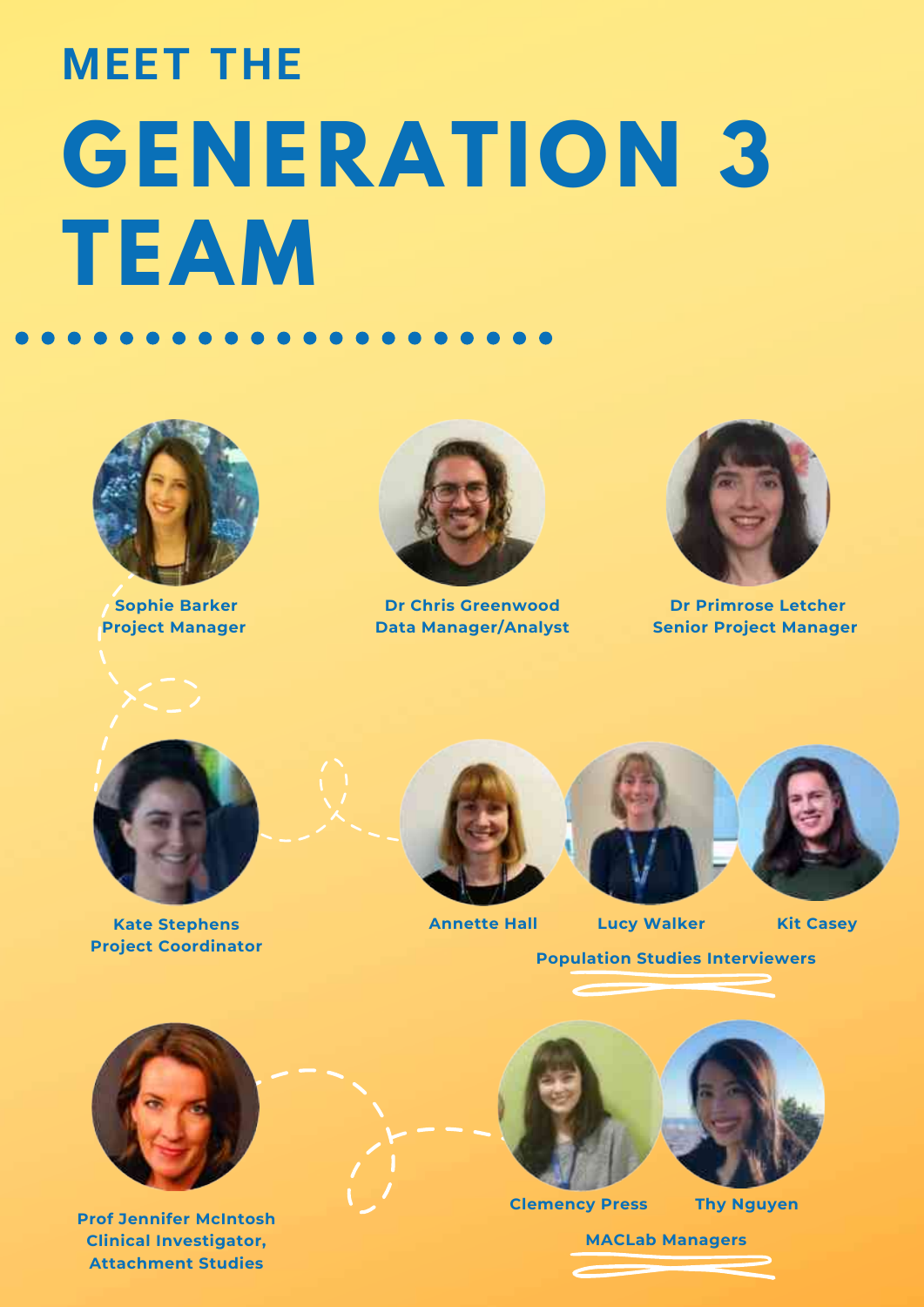### **WHO ARE OUR** . . . . . . . . . . . . . . . . . **GENERATION 3 PARTICIPANTS?**

We currently have 1167 Generation 3 children in the study born to 703 Generation 2 participants!

There are 5 ATP couples with 9 children between them, and 40 of our Gen3 children were also born with a twin or triplet!

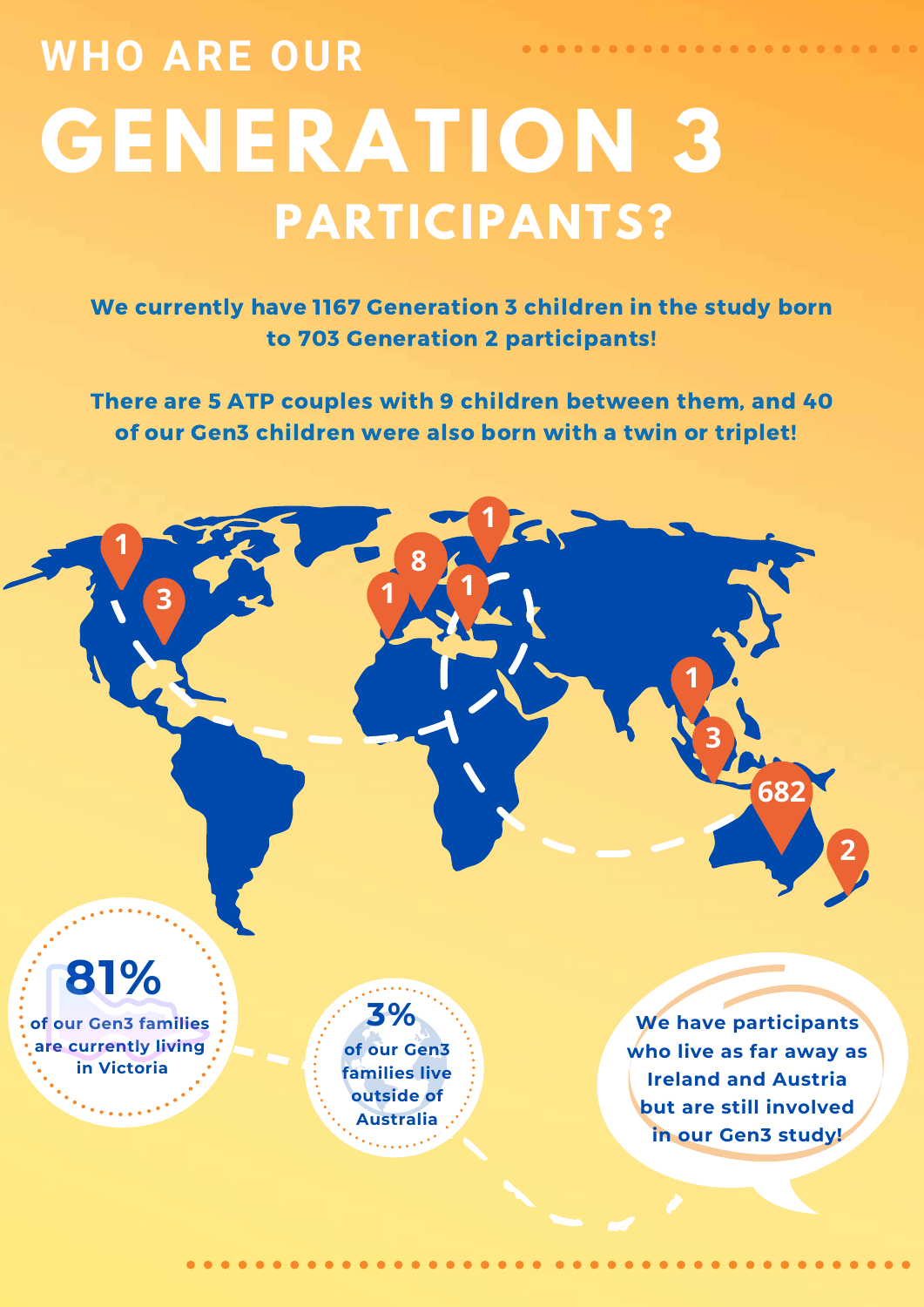### **ATP Joys of being part of the**

In true 2020 style, the ATP team recently met with some of our Generation 3 participants over Zoom to find out what their experience has been like being involved in one of Australia's longest running family studies. Here are a few snapshots of what they had to say...

Q. What have you found most enjoyable about being involved in the Generation 3 study with your children?

"I like that it's something that continued on from the study that my parents put me in when I was younger. It's just exciting really. It's the passion that it's something that's been going for so long and that it is making a difference."

LOUISE, Melbourne Vic



Louise and David with their Gen3 children Charlie, Oliver, Harper and Poppy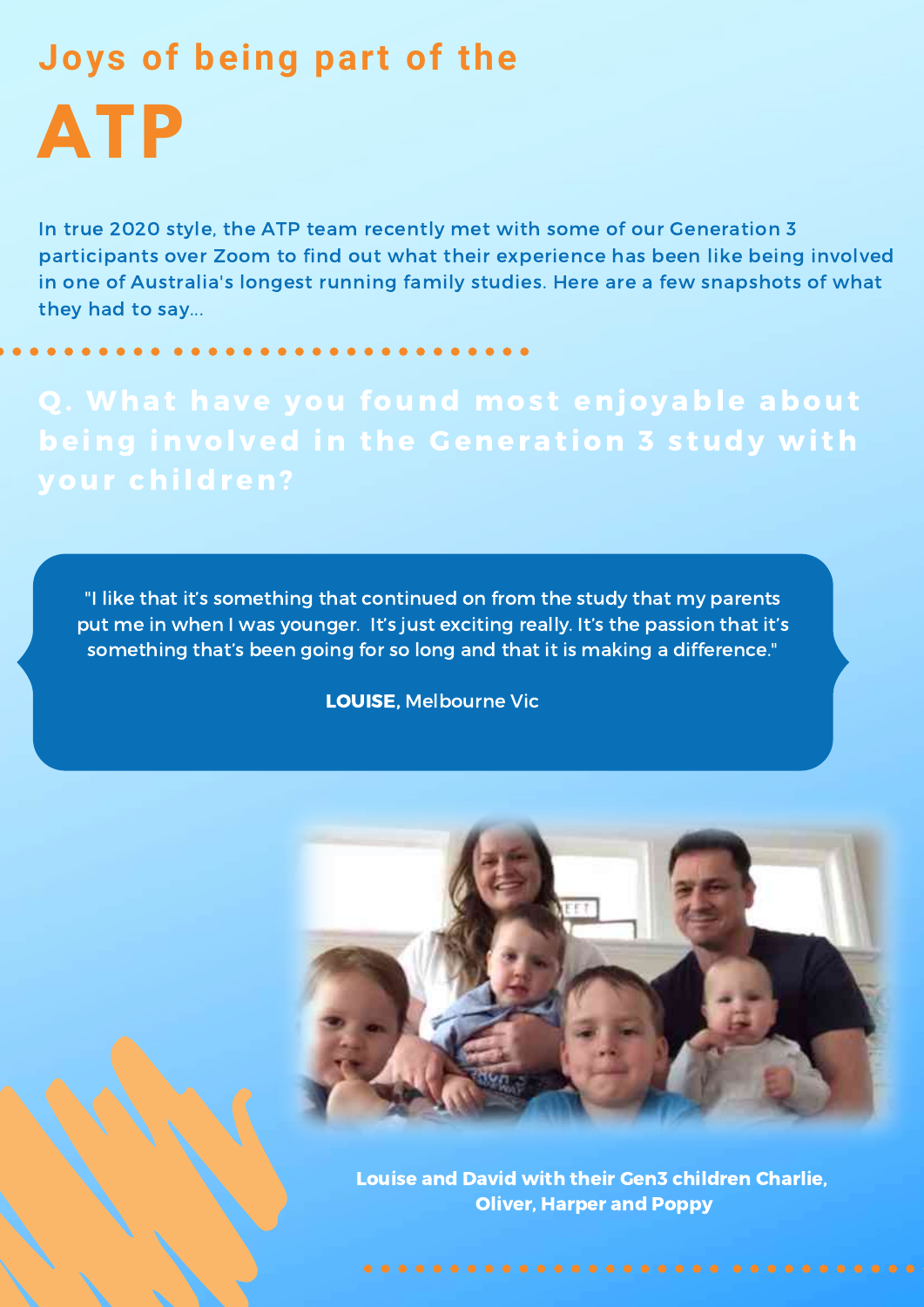"I guess it's reflecting back on when I did it myself as a child, so seeing my child go through similar kinds of questions and tests. And then reflecting back when I did the same thing at the same age... it's been really intriguing just to see how she reacts and then recalling how I did the same.

I don't entirely remember how I reacted but just observing and thinking to myself how I thought she might react and then how she actually did react. At times, vastly different to what I was expecting. Which is a good thing."

PHILLIP, Brisbane Qld

"I think it's been when we were onsite, at the Children's Hospital and we were looking at Hannah playing or communicating with staff and watching her. It was very interesting. I have always been interested in seeing what the results are and reading the newsletters on what your findings are."

ERIN, Melbourne Vic



Phillip (Gen2) with Evie (Gen3) & Lauren

"I like reading back on the data you come up with from everyone else, because we already know what we're doing….that's the most enjoyable thing for me."

MICHELLE, Melbourne Vic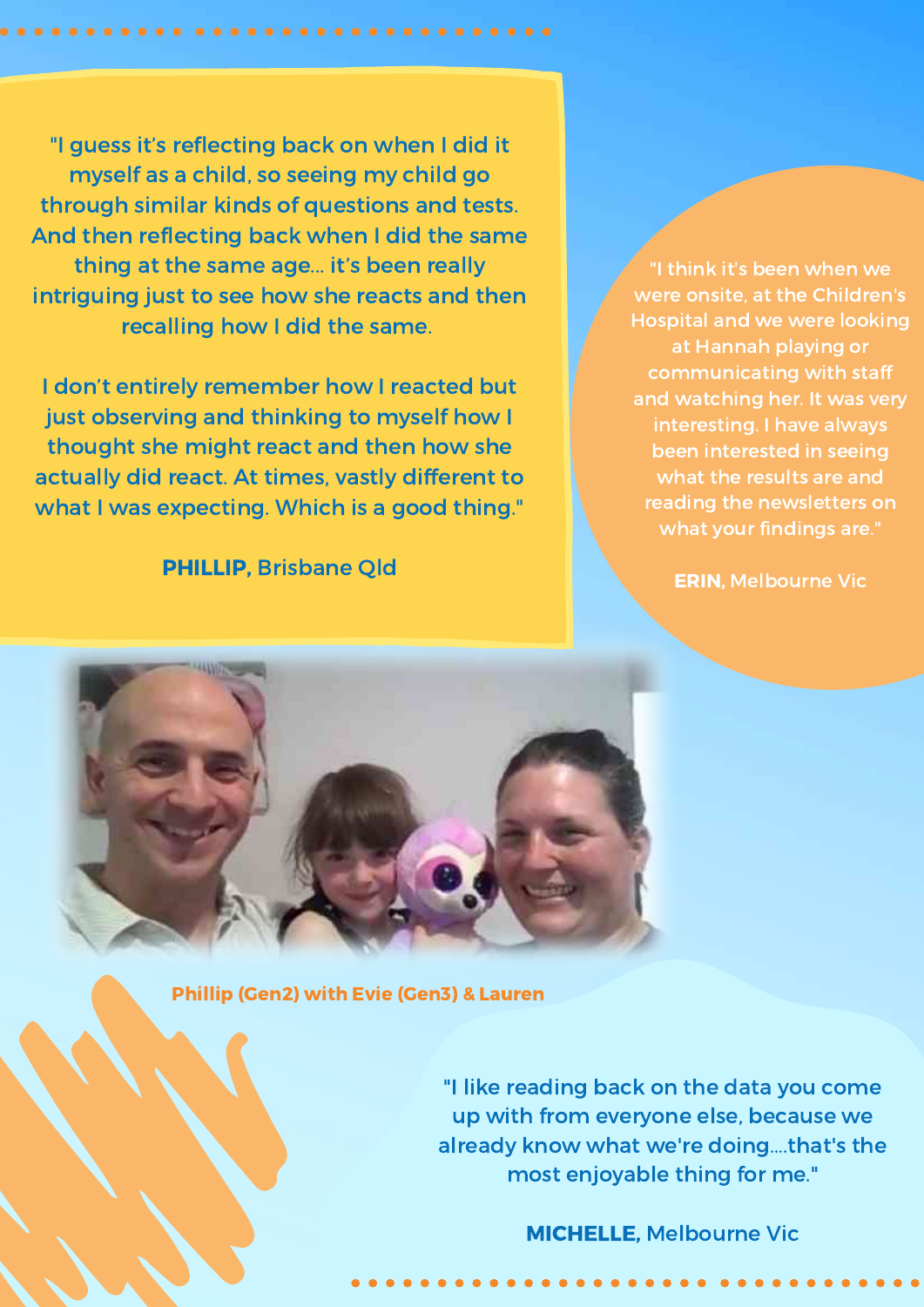Q. It's amazing that you've been involved in the study for over three decades now! What has motivated you to be involved for so long?



Brosie (Gen2)

"My mum was really into it; she always encouraged me as a little girl whenever there were appointments that were offered to us, or interviews, and whatever it might be when people used to come out to my primary school from the ATP to meet with me. My mum was always supportive and she'd say to me 'Oh you know Erin, I got asked to do this just after delivering you', or 'it's something I think we should join in to'. She worked at the Children's Hospital for just shy of 40 years herself. So I think she just had an interest in anything connected to the Children's and research and she believed it was important for us to join in and I think I just followed her footsteps. So then as I grew and it became my decision to accept interviews and things like that, I was more than willing."

"I always want to support science and research and I am sure this is the reason mum signed up all those years ago. We want to support that and we believe that it's going to help people by understanding. It's the best way to help.

So that's the motivation behind it. It's really good work and these really intelligent people are putting a lot of work - passionate work into it - and I can do this little bit that I know that they need. That continuation is probably rare."

BROSIE, Melbourne Vic



Hannah (Gen3) with her mother, Erin (Gen2)

ERIN, Melbourne Vic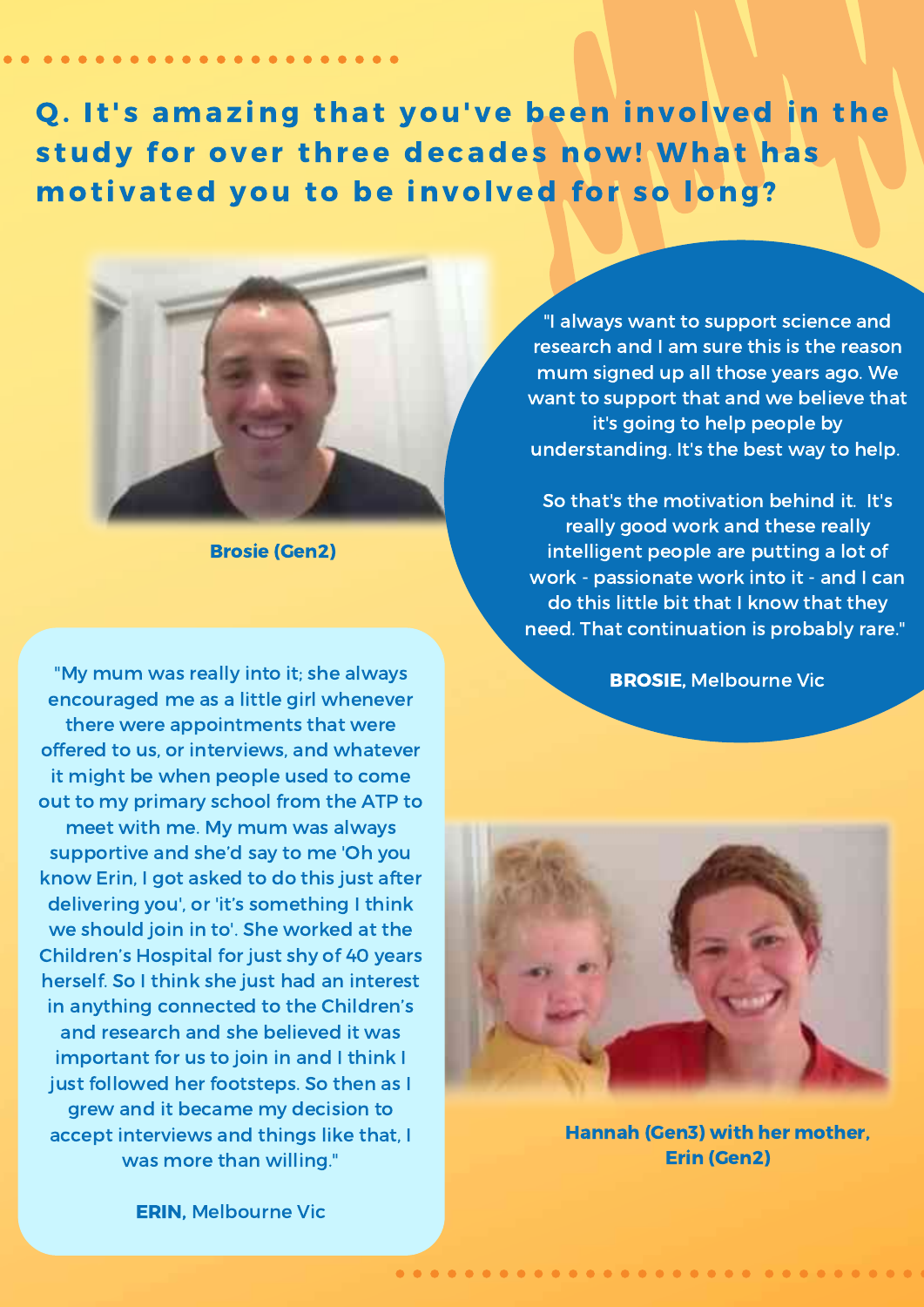

Michelle & Ryan (one of our 5 ATP Gen2 couples!) with their Gen3 children Poppy & Willow

"I think I just assumed that everyone did it growing up! It was a novelty being asked questions about things. And now it actually gives me a chance to reflect about what I'm doing with my life at the moment, how I'm feeling and that sort of thing. It's like a bit of a check in. I enjoy doing it." (Michelle)

"As a teenager my mum kept me going. When the usual teenage boy 'can't be bothered' sort of stuff came along, she just kept putting it in front of me... and now I suppose its more that we've been doing it for so long that it's part of our life and we do it when we have the time. Its good to be part of something that's been going for so long." (Ryan)

MICHELLE & RYAN, Melbourne Vic

Q. What memories do you have about participating in the ATP when you were a child or teenager?

"One was doing the DNA swab. I remember that... for some reason that's etched in my memory. I don't know why! And then the other one is matching the blocks to fit the shape that was put in front of me. I remember black and white tiles, one with a red tile. I have that activity imprinted in my mind.

I have been doing the study since day one. But now the shoe is on the other foot and I am now answering the same sort of questionnaires that my mum was answering. And my mum and I now have these conversations about what the questionnaires were like and what I was like at the time. So it's been great having that conversation with mum and carrying it through."

PHILLIP, Brisbane Qld

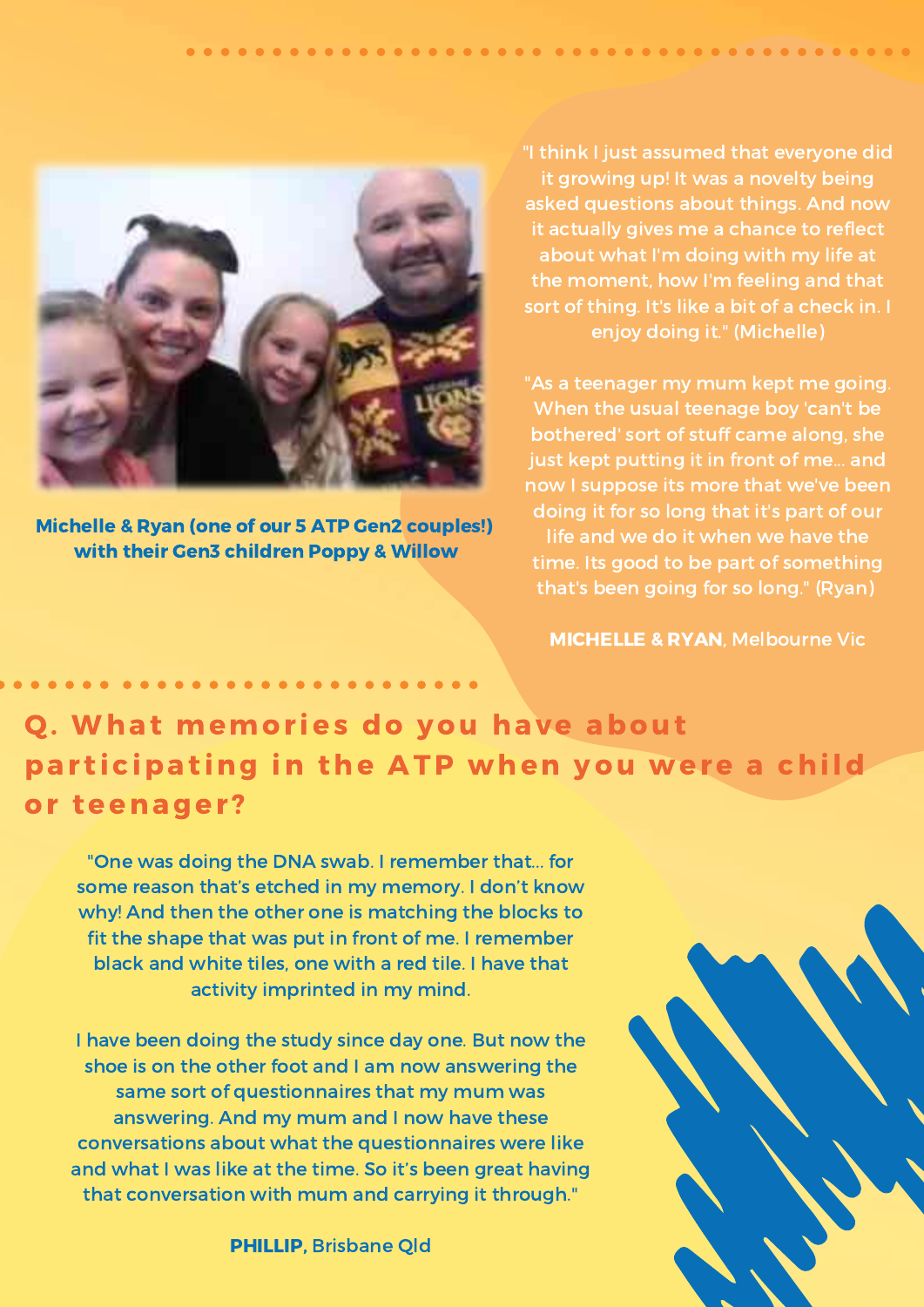"Certainly as a teenager I had memories of filling out the surveys. And I guess as a teenager there's one part of you trying to work out who you are. In a friendly way the surveys got you to think about who you were. But it wasn't just about who you were that was different to the other studies, it was questions about what do you think about other people in your age group? What do you think was your parent's influence? That's what I remember as a teenager... having these big surveys, being asked and having to think about the questions. Sometimes it just takes one question to unlock that door... just to realise whether that's gratitude or whatever it is."

BROSIE, Melbourne Vic

#### Q. What did you or your child enjoy most about being involved in the ATP play sessions at the Royal Children's Hospital/Deakin University?

"It was interesting to see how the study works. My wife's got a psychology background, so I kind of understand it. I am in sales, and a lot of sales is about how people think and what motivates them and all that sort of stuff.

I think the biggest thing when I did my play session with Logan was, because he was quite young, leaving him on his own, seeing what sort of reaction there would be. He just started exploring! He got out and started doing his own thing and playing. And that showed from a confidence point of view that he's got no issues with his confidence... so that's the coolest thing I suppose and seeing how that's developed."



**CHRIS**, Melbourne Vic Chris (Gen2)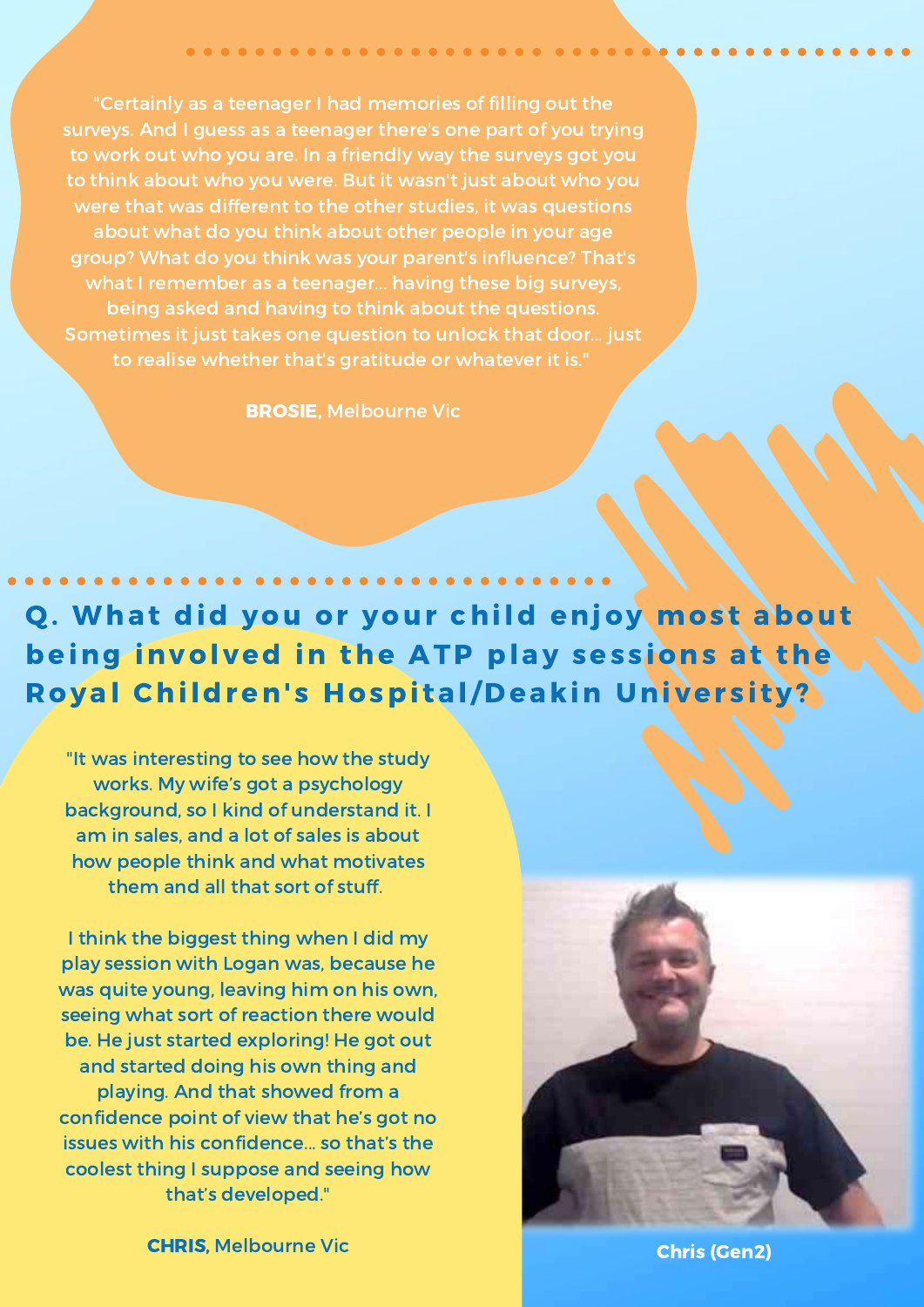"I think Hannah enjoyed it just because it was good meeting new people, different environment, and some toys in the room she hadn't seen. So for her it was an enjoyable experience.

For me... you don't often sit back and watch your child too much from the outside because you're right there with them. You know that they're comfortable because you're right beside them or in arms reach. But being in another room watching her was a unique experience and it was interesting for me to watch her interact."

ERIN, Melbourne Vic



"Its good to see that they don't need you all the time, that socially they can get through by themselves. They don't need you to hold their hand all the time."

RYAN, Melbourne Vic

#### Q. Has the study had any positive impacts on your family or life that you didn't expect?



"It's positive in the sense that it gets me talking! For example, at Kinder pick up I was telling another mum how we have been involved in this study as a child and other kids are involved and how proud I feel that we are contributing to this. I was telling her that she might read about these sorts of studies every now and again.

From that perspective I wasn't expecting to talk about the study in an outside setting but we do. At work when they are looking for people to do research, I often tell them "Oh you know, I have been a part of this study and now I've got the children involved in these things". So I am always encouraging people to get involved in any sort of research and studies that they can, because you just don't know what could come out of it."

LOUISE, Melbourne Vic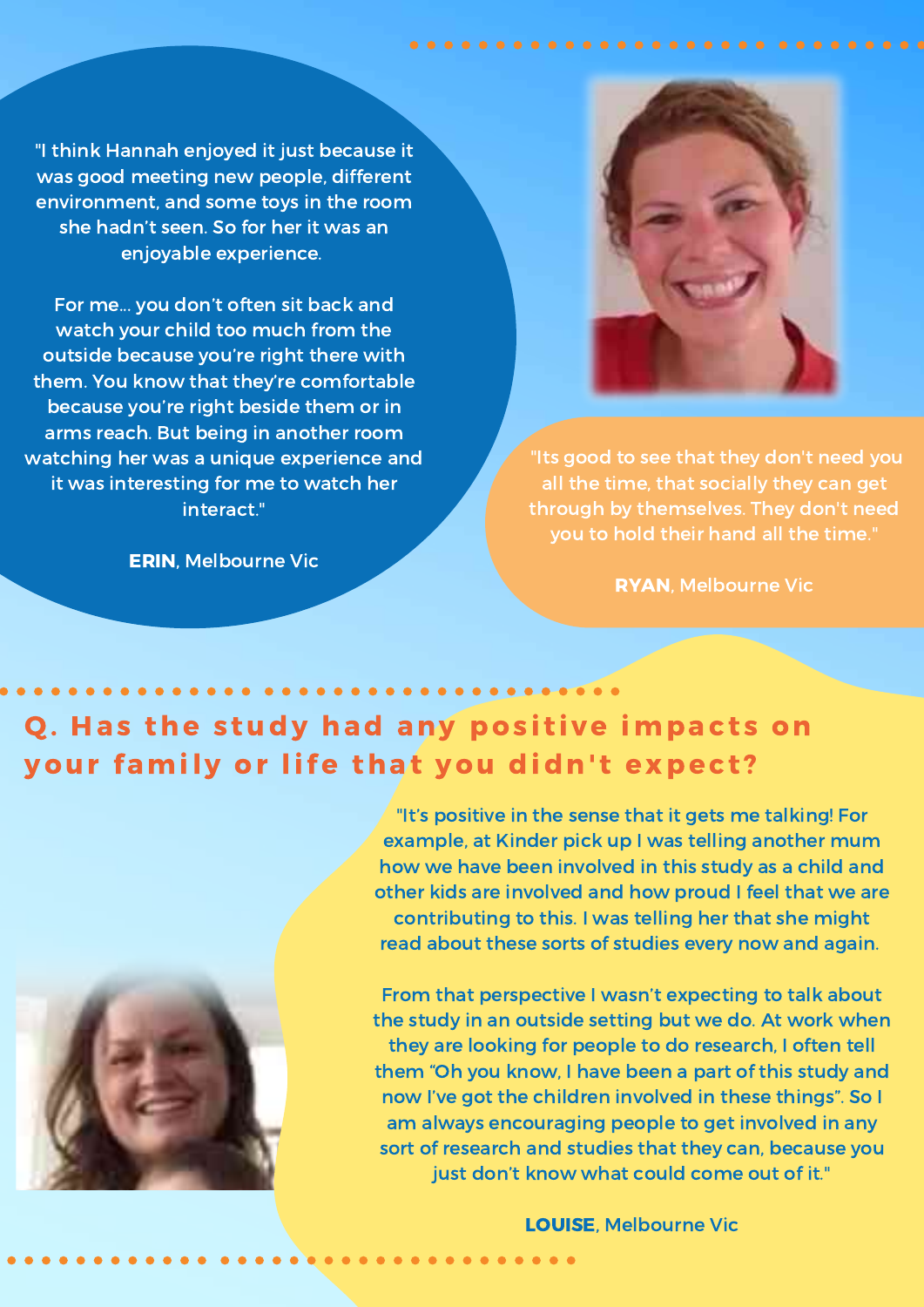"Sometimes when I do the study I reflect for the next few days... reflecting on how I am feeling mentally. Like, am I over-reacting... ? To be fair it only lasts a few days and then I go back to my same self... but it just gives you that, whether its positive feedback or negative feedback, on how you react to situations."

RYAN, Melbourne Vic





"It's probably more of an individual than a family thing... being able to view my answers and how that's then related to the broader study and the results that come out. So it's always interesting to have that reflection as to how you sit amongst broader society. People have such a vast array of experiences and differences in what they are doing in life. It's interesting to put yourself in other people's shoes to see how life is different for others. It's that point I raised before about that interaction I have with mum, in that we can have these discussions and share those experiences which is a real positive."

PHILLIP, Brisbane Qld

#### Q. What motivated you to complete the Generation 3 COVID survey this year in comparison to previous surveys?

"I think I felt very strongly about sharing what I was feeling. And I guess I didn't know what the questions were going to be, if it was going to allow me to open up about how I dealt with my anxieties over COVID. I definitely had some concerns at the start and in the middle of COVID, so I saw this survey as an opportunity for me. I'm always for trying to talk out things and try to rectify them by speaking. I think I thought it was another opportunity to vent and to share. And I thought they might ask me things about my mental health and the more I talk the better it is for me."

ERIN, Melbourne Vic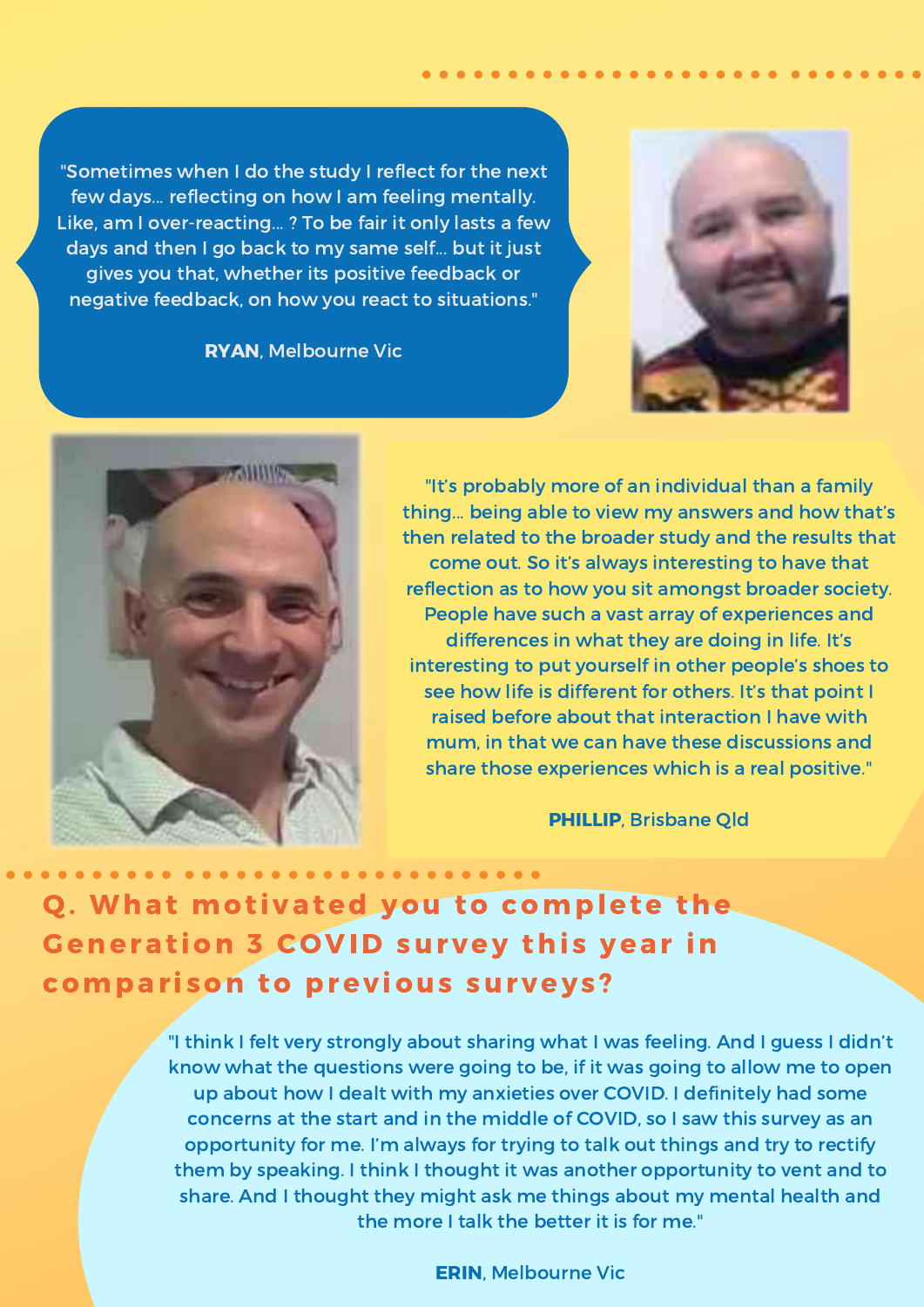#### **MAKI N G A DIFFERE N CE**

Across the last 37 years, the ATP team has been actively working to translate findings from our research into better clinical and public health practice, Some examples from across the Generation 3 study have been:

- The development of a **workforce training program** that has been delivered to every Maternal Child Health nurse in Victoria.
- A **Comprehensive Monitoring Program** designed to support mental health and wellbeing at each stage of development across six trial Victorian communities.
- The development of the **Maggie's for Parents,** a new model of care that is specially tailored to supporting parents support their children and young people through diagnosis and treatment of a life-limiting or palliative condition.

#### **MORE I N FO**

For more information on new projects, study findings and updates, head to our website here:

**<https://www.melbournechildrens.com/atp/>**

## **CONTACT THE ATP TEAM**

Each of you contributes a unique experience to the study, so we really want to stay in touch!

If you move house or any of your contact details change, please let us know.

You can do this securely through our website [here.](http://www.melbournechildrens.com/atp/participants/update-your-details)

Or you can contact us via phone or email:

Ph: +61 (03) 9345 4129 Email: atp.nextgen@rch.org.au